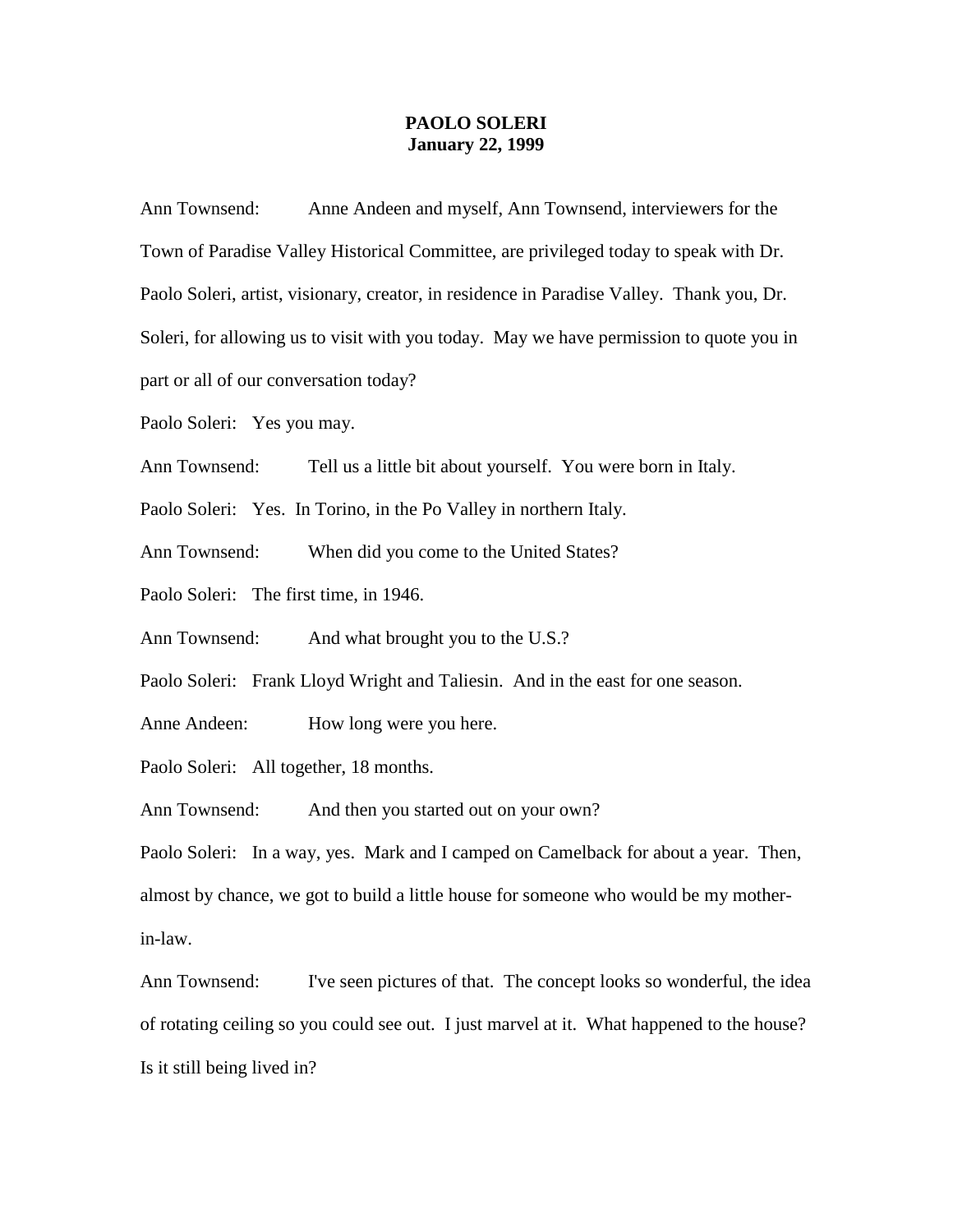Paolo Soleri: It is used by Abel, the man working in Styrofoam. He lives there.

Anne Andeen: And is that located in the Town?

Paolo Soleri: No, up in Cave Creek.

Ann Townsend: What did you do after you built the house in Cave Creek? I understand you married Mrs. Leonora Wood's daughter, Colly, for whom you had built the house.

Paolo Soleri: Yes, then we went to Torino and lived in Italy for 4-1/2 years and came back here to Arizona.

Ann Townsend: Do you like Arizona? What fascinates you about it?

Paolo Soleri: The landscape and the light.

Ann Townsend: You are very conscious of the light in your work.

Paolo Soleri: Yes, I like the sun. I am a sun worshipper.

Ann Townsend: I'm curious, what in your life makes you want to create a type of communal living structure like at Arcosanti?

Paolo Soleri: I was always very much against the communes. I thought they were an experience that young people might be interested but very brief experience.

Fundamentally, they were not worth very much.

Ann Townsend: I guess I see Arcosanti as a structure for more community living, with everyone cooperating.

Paolo Soleri: Yes, in terms of urban conditions.

Ann Townsend: Do you see the necessity for this type of structure like Arcosanti?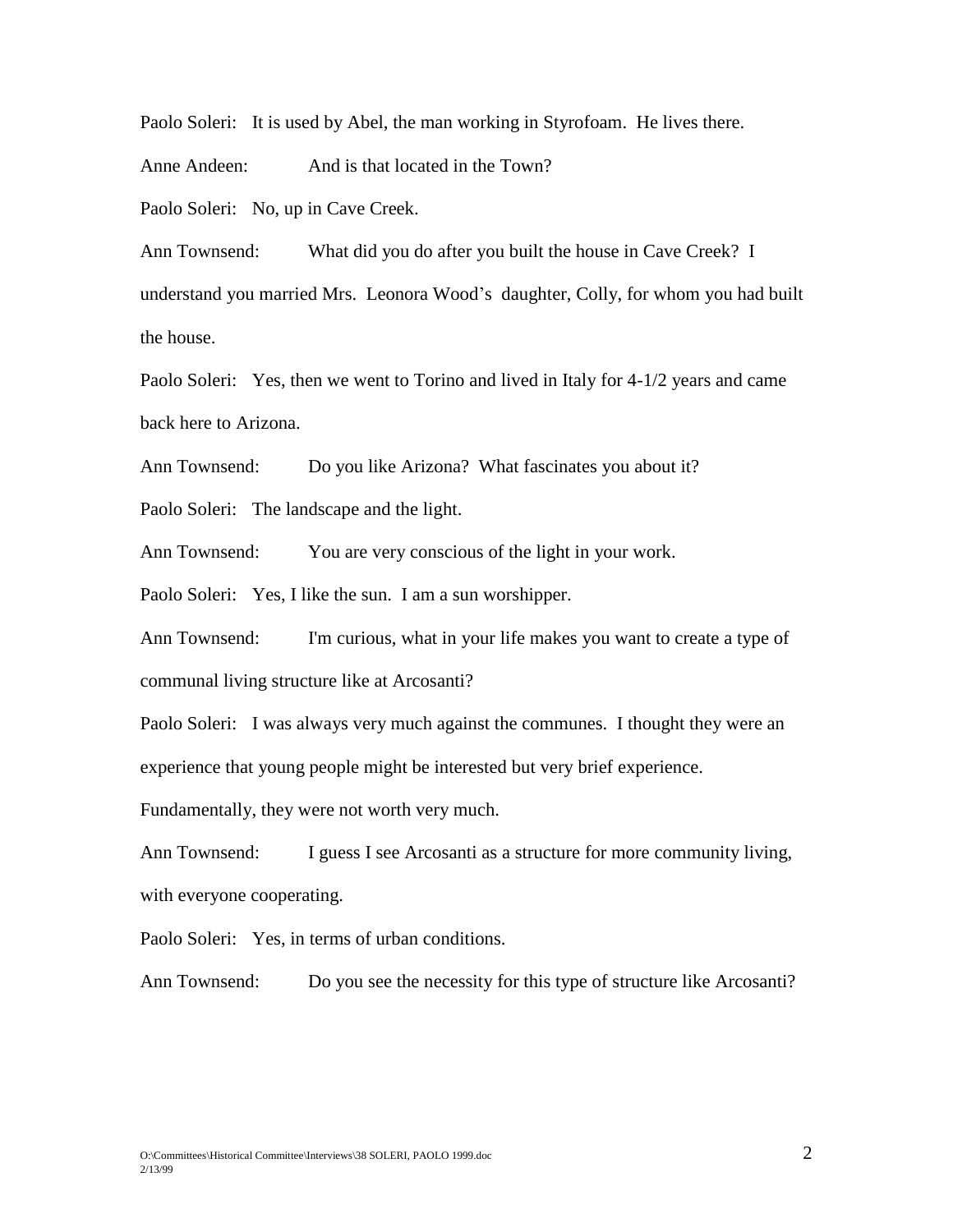Paolo Soleri: Arcosanti is just an attempt to implement some ideas. The idea is the urban affect which is what made civilization. The point I am making constantly is that we have to re-invent the city in order develop our civilization.

Ann Townsend: I think Arcosanti is a marvel. I've been out there several times and the concept is very new for mankind.

Paolo Soleri: Yes and no because the urban affect is really an affect that takes in all of life. I am an urban affect myself. You are an urban affect. All organisms are urban affects in the sense that they are gathering so much worth, so many things together to accumulate what we call life consciousness. Without this implosion of the environment into an organism or into association organism, you don't have really very much to deal with. This pattern that we are promoting now will finish, for example, fundamentalist anti-life.

Ann Townsend: I read your book on archeology and your principles in the various aspects of life that it considers. It's very fascinating and I think you are right on target but very much a man before your time.

Paolo Soleri: It gets very boring.

Ann Townsend: You mean people have told you that before?

Paolo Soleri: No, I mean to be before your time it's very annoying.

Ann Townsend: I'm sure there's a sense of impatience because when is mankind going to catch up?

Paolo Soleri: There's some arrogance in it, but I really feel that we better change our priorities.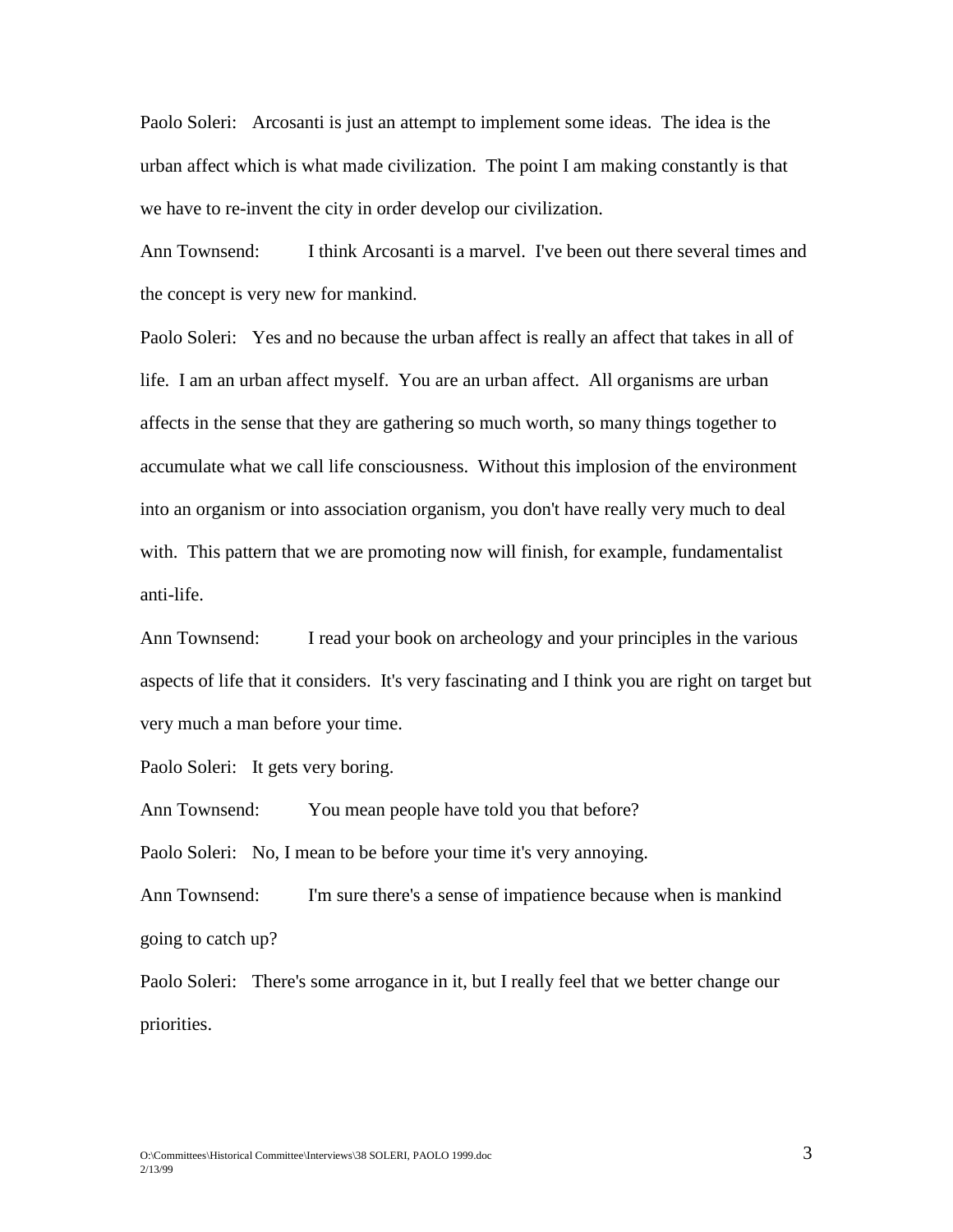Ann Townsend: Priorities or points of view? What I wonder about is how are we going to get mankind to live kinder with each other so we can live in your structure? That really bothers me. Because we are at odds with each other on everything, even little stuff.

Paolo Soleri: We have become a society of confrontational people and we need to litigate constantly.

Ann Townsend: What's it going to take to turn us around so we can live in your structure?

Paolo Soleri: A change in our make-up.

Ann Townsend: What do you think needs to happen for us to change?

Paolo Soleri: It could come about with catastrophes, or it could come about with becoming more aware of the necessity of living and working together.

Ann Townsend: And how we need each other. Right now people do not feel we need each other.

Paolo Soleri: When our self-centered notions are satisfied, we are very opportunistic. But we belong to a phenomena which is opportunistic. All of life is opportunistic. But there is a difference between other kinds of life which are opportunistic of the species of the populations. In our species, whatever suits me, I'll do it. But for an ant, a horse, or a bear, they have to fit their own genetic needs. So it is an altruistic kind of opportunism. Our opportunism is not altruistic, it is self-centered.

Ann Townsend: Is this unique with the people of the United States or has the disease spread over the world?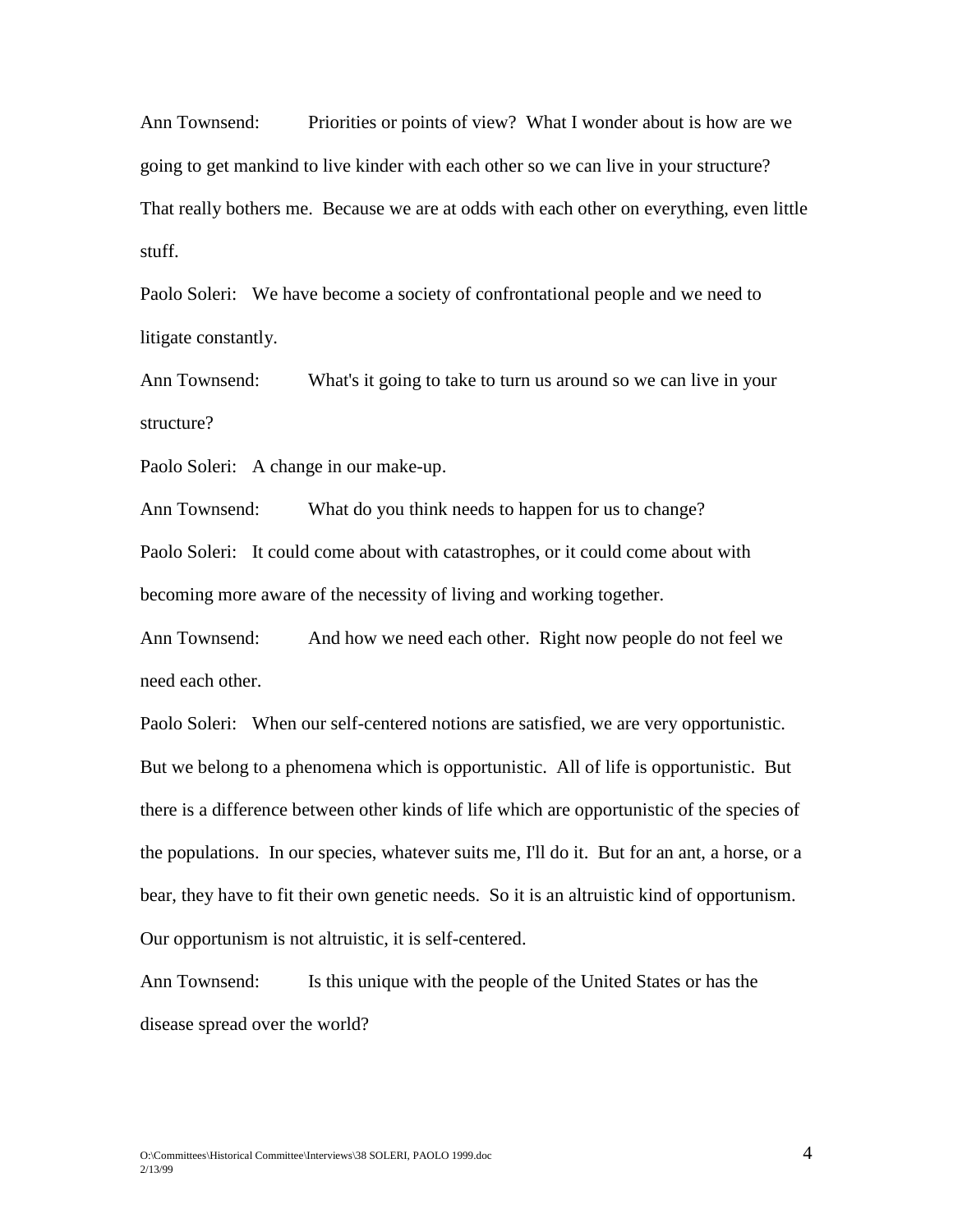Paolo Soleri: Some of it is because democracies are very, very difficult because it entails self-responsibilities. It entails humility. It entails limitations on ourselves and it entails some kind of tolerance and self-restraint. We don't have very much self-restraint in this country or anywhere else. So as soon as we acquire a limited amount of purchasing power, we believe and we feel we can do whatever we please. There is no other species that can think that way. What to do? Whatever is the best of course for the species, within it the individual can flourish.

Ann Townsend: We have a tough row to hoe. Using Arcosanti as an image, how does it fit the needs of the people of the 21st century and on? Please be more specific. Paolo Soleri: At this point the question of balance comes in because we go about now feeding ourselves, over consumption, it doesn't fit the esthetic balance. So if 10 millions of people become American dreamer, it will be a catastrophe. For the money we can spin our dream for 250 million people because certainly to the amount of men we are putting on the planet. If we separate and go, if the Chinese become the super affluent as the Americans are, then China is going to be destroyed.

Ann Townsend: And they will.

Paolo Soleri: And they will because General Motors and everybody else goes there and says we're going to outfit you for the automobile, which means 600 million automobiles in China, which means the destruction of the Chinese land because they don't have that much land there. Any village that we see now is subsisting because of extreme frugality that they have to abide to, is going to explode into the Phoenix mode and all the land sustained by the village is going to be destroyed.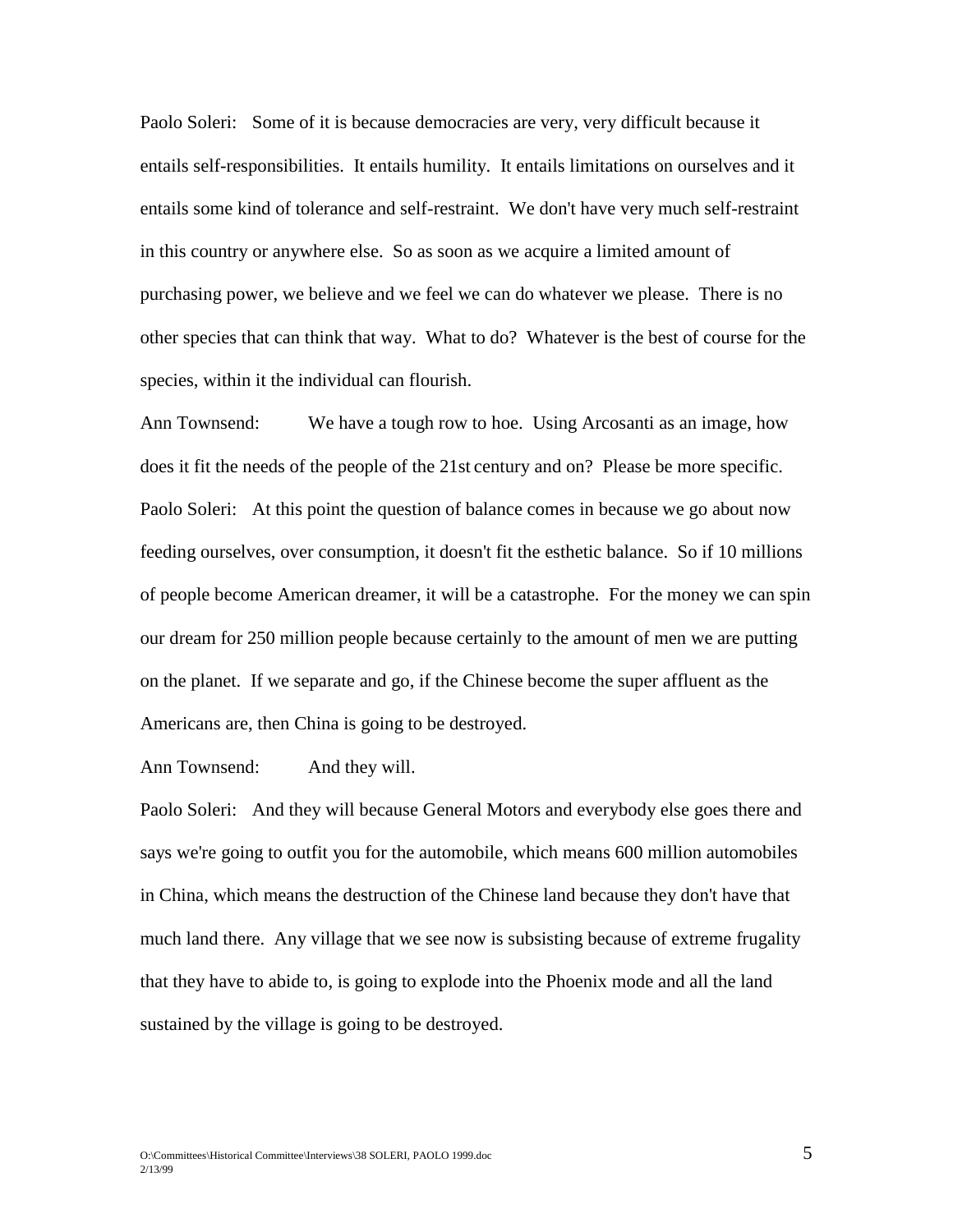Ann Townsend: Then you will have to feed not only those people but also sharing and feeding people of the world.

Paolo Soleri: India, South America. We are outfitting ourselves for this. Unfortunately, the American dream on top of the list. The dilemma is clear.

Ann Townsend: When you have nothing and you have the opportunity to have it all, and the Americans have it all for the most part, you have to reach the satiation point and then maybe we'll wake up.

Paolo Soleri: Yes, but there is no limit to satiation because there is the notion of growing and growing so there might be an imposition from the outside since we are unable to impose on ourselves a measure of frugality. I bicycle around noon in a very wealthy backdrop. There was a party in one of the houses, and 90% of the automobiles were those gigantic Chevrolets, the new wave of European cars, they were all there. We are exploring every direction unlimited.

Ann Townsend: You are saying that new things will keep getting invented or improving to entice everyone so there is no end to our satiation?

Paolo Soleri: Yes, it makes money and power so everybody is after money and power. Ann Townsend: They think it's the "all."

Paolo Soleri: That's about it. Mostly they're coming up with all sorts of troubles.

Ann Townsend: How scary for us.

Paolo Soleri: Very.

Ann Townsend: I read the little booklet on archeology but for our readers who will read this article from our interview with you, could you tell us a little about it? I really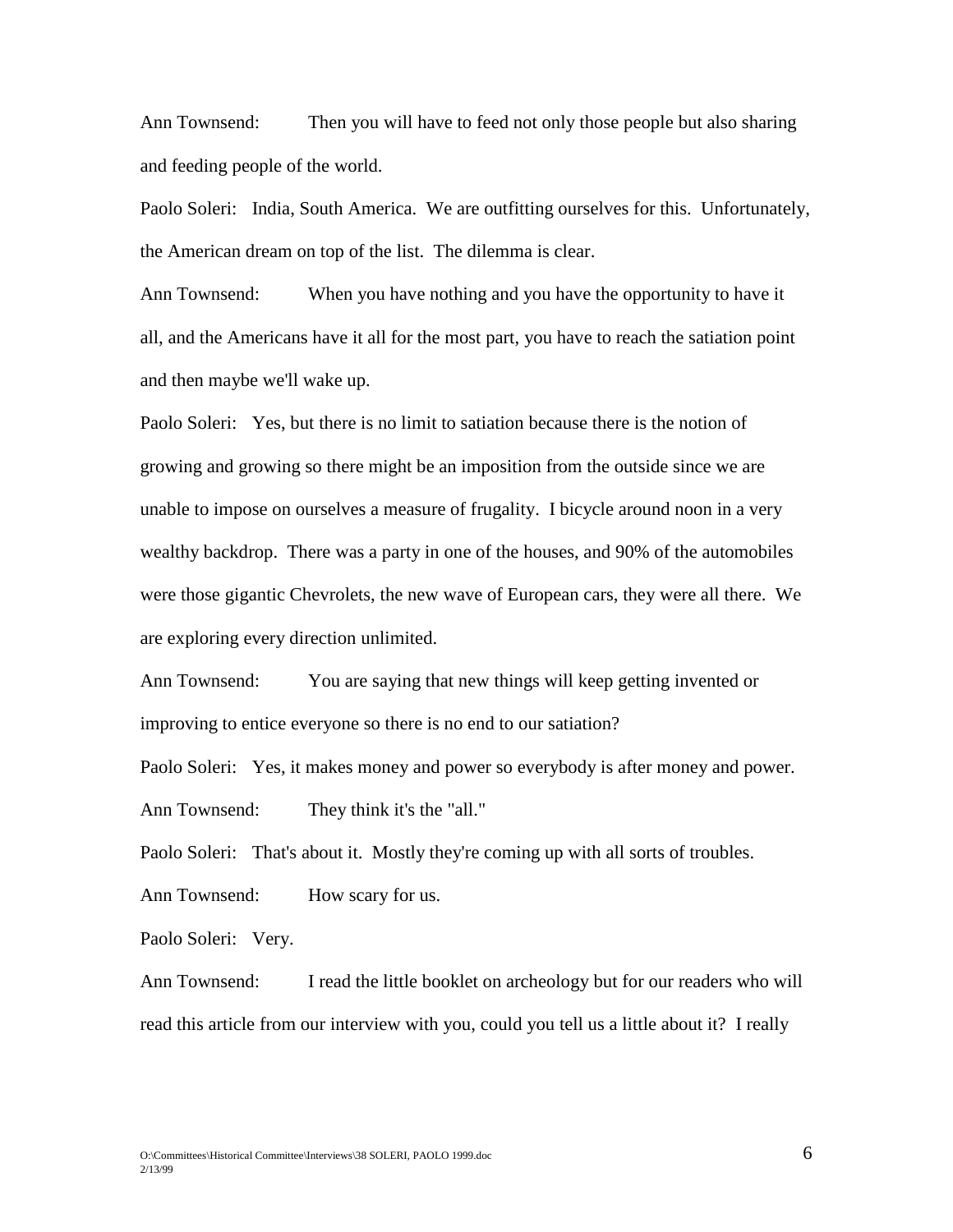found it very fascinating. You were very succinct and yet it makes your point very well in the archeology books. Can you give us an example?

Paolo Soleri: It's in a way a radical redesign of the city because it goes way back, having roots in something very, very old. The very old roots, as I was saying is that we cannot consider ourselves as individuals unless we consider the group to which we belong, the human species, for instance. In order to do that and to know our faculties, especially the mental faculties, we are to work together in very, very tight quarters. That's because there are reasons since before that, like gravity, dynamics, all the rules and laws of nature that says if you have to have something, you have to pay for it. We are exhibiting now the fact that we do not believe in that. Since we get wealth, we can go around and pick up whatever we want and manipulate it however we like as a consumption society. I think that's not how nature used to work but we are moving away from nature. We have to acknowledge that there are limits to what we think we have the right to and this is not part of the American dream. It reminds us also that we are in the America dream, out-of-pocket rich, which is hardly acceptable since we are so wealthy. Ann Townsend: The have and the have-nots are becoming farther and farther apart and greater in number so the greater the tension.

Paolo Soleri: And the cruelty that comes with it.

Ann Townsend: Yes, one of the scary things I listened to today on NPR is Science Friday which I enjoy the program very much. They were talking with some scientists who are meeting in California now about oceans and the increasing micro-organisms that they can't even identify yet. They don't know whether it's a virus or bacteria that is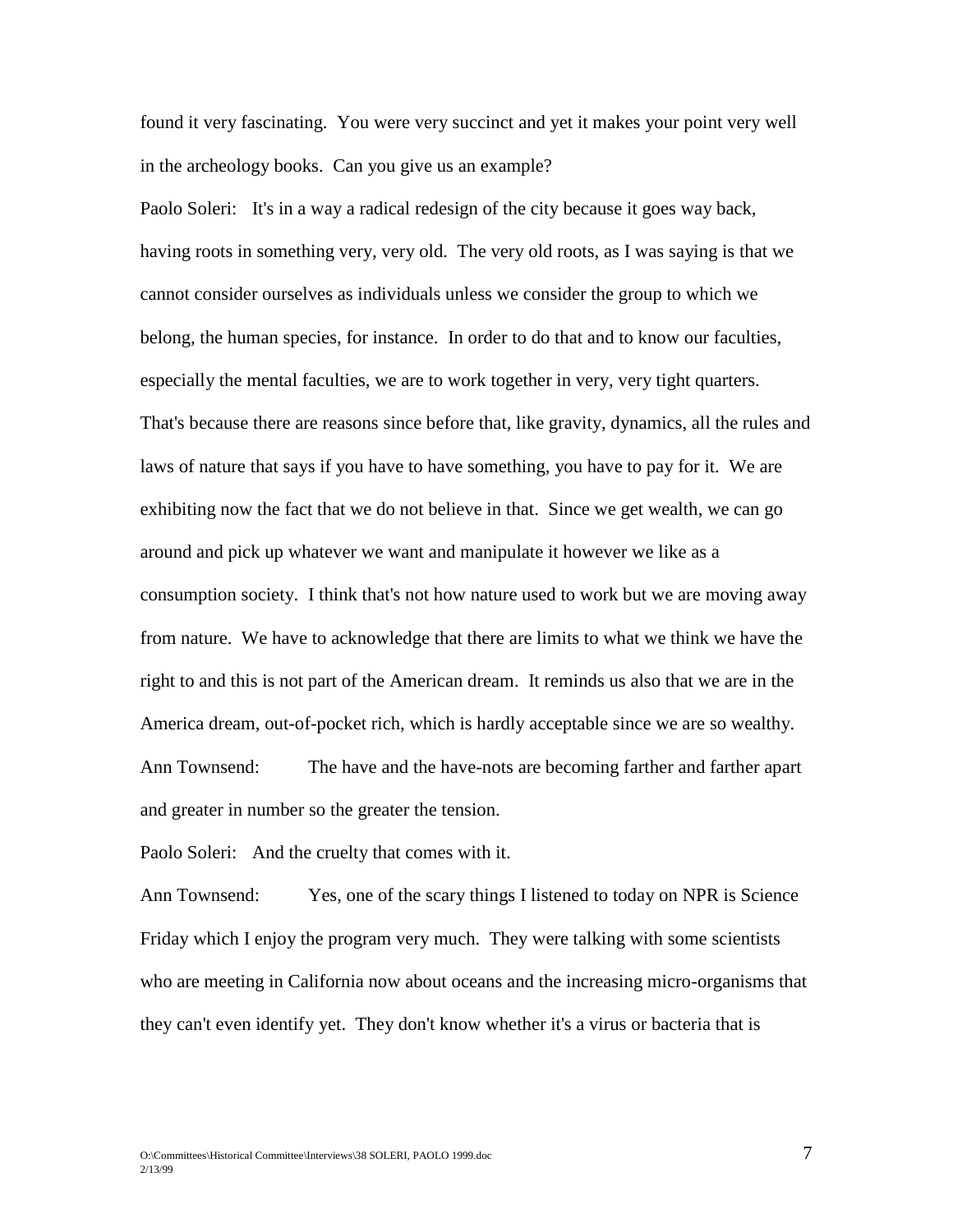growing very fast in our oceans that are going to threaten our food source. It hasn't advanced enough to impact us yet.

Paolo Soleri: Those kinds of drama have been happening since the beginning of evolution.

Ann Townsend: Yes, all along, but it's speeding up at such a tremendous rate. Paolo Soleri: Naturally, now we have a system which is higher in intelligence, in work and in complexity, so it is more costly. But when oxygen came about on the planet, it was poison. Most of the species were disposed of. Then the new culture based on oxygen developed in what we are now. So there are catastrophes always. Now the catastrophe is about intelligence, intelligent people and conscious people, so the prize is going to be more suffering, not only pain but also suffering.

Ann Townsend: The smarter we get, the dumber we are?

Paolo Soleri: In a way, that might be the price we have to pay.

Ann Townsend: Was architecture your first love?

Paolo Soleri: No, I'm very systematic in may ways.

Ann Townsend: Did you want to be an architect when you were a little boy in Italy?

Paolo Soleri: No, I got interested in it in my 20's.

Ann Townsend: Did you study architecture in Italy?

Paolo Soleri: Yes.

Ann Townsend: And then?

Paolo Soleri: I got my license in Italy before I came to this country.

Ann Townsend: Why did you want to come to Taliesin?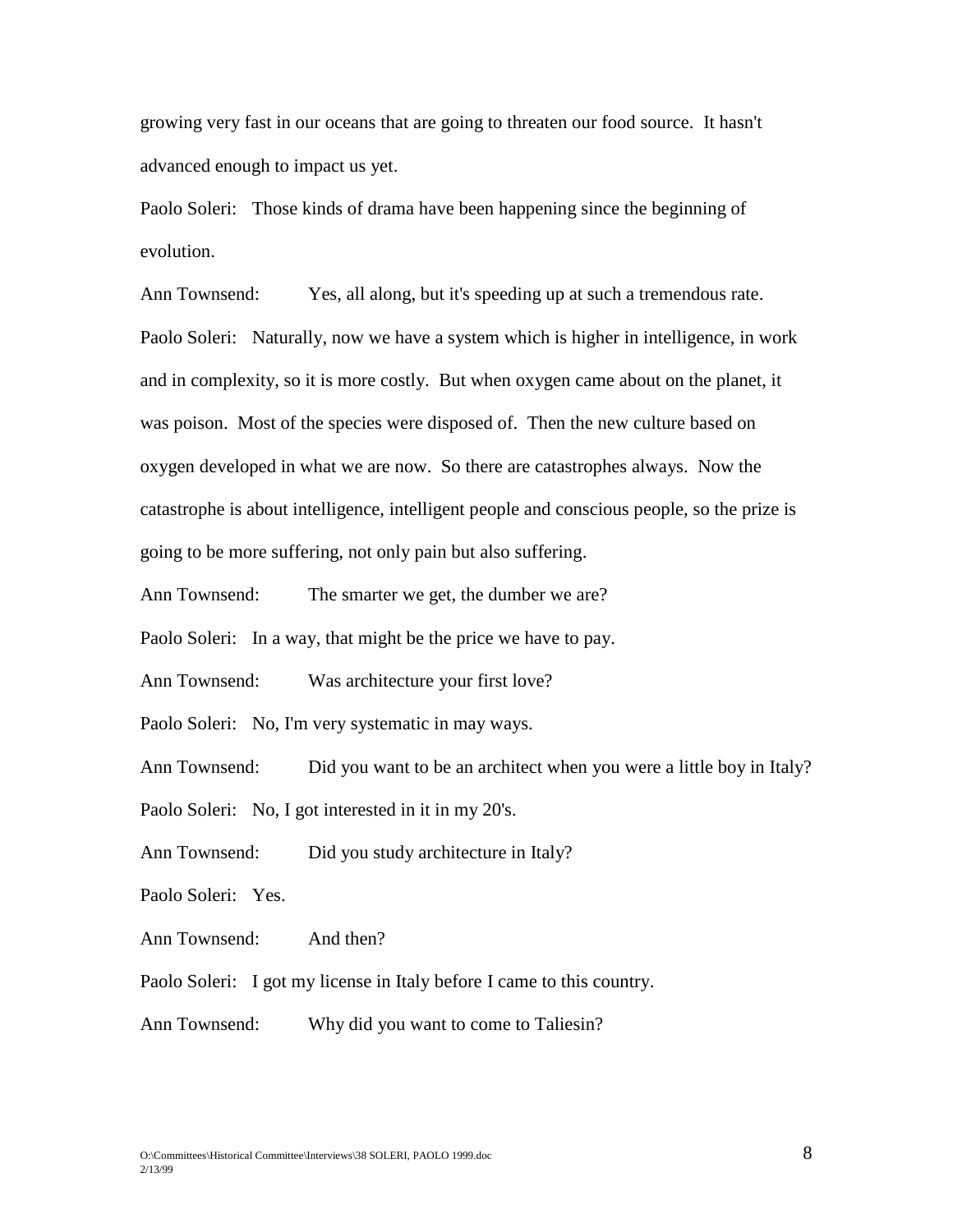Paolo Soleri: I was called to front of the line at the end of the war and I wasn't excited about this.

Ann Townsend: You were more interested in experimental things, breaking lots of molds. I also know that you are creating a wonderful bridge over the canal in Scottsdale. Is that still going on?

Paolo Soleri: Wonderful? It's a small bridge.

Ann Townsend: But it's wonderful for the Town and wonderful for us. When we see it, we'll remember you and think of you and realize how much we've missed not allowing you to create even more for us.

Paolo Soleri: It's an interesting point because when I'm asked, I say, "My feeling is this it is hardly making use of me and I'm sorry…

Ann Townsend: I am, too. But I think this is where I feel you are such a visionary and a man before your time that we haven't caught up to you yet. It is our loss. What's going to happen to Cosanti and Arcosanti when you're gone?

Paolo Soleri: One thing that we have which is very important we have a little business in bronze and ceramics bells, which sustains the process. So that is going to go on so we can maintain a certain cash flow that will allow the two projects to develop. We just to maintain and refurbish it and maybe to put some facilities. But Arcosanti has to grow because it is too small.

Ann Townsend: And it has to grow because it's going to be needed.

Paolo Soleri: Yes, if we can grow more, we can be more persuasive.

Ann Townsend: I'm glad to know the project will continue.

Paolo Soleri: Good.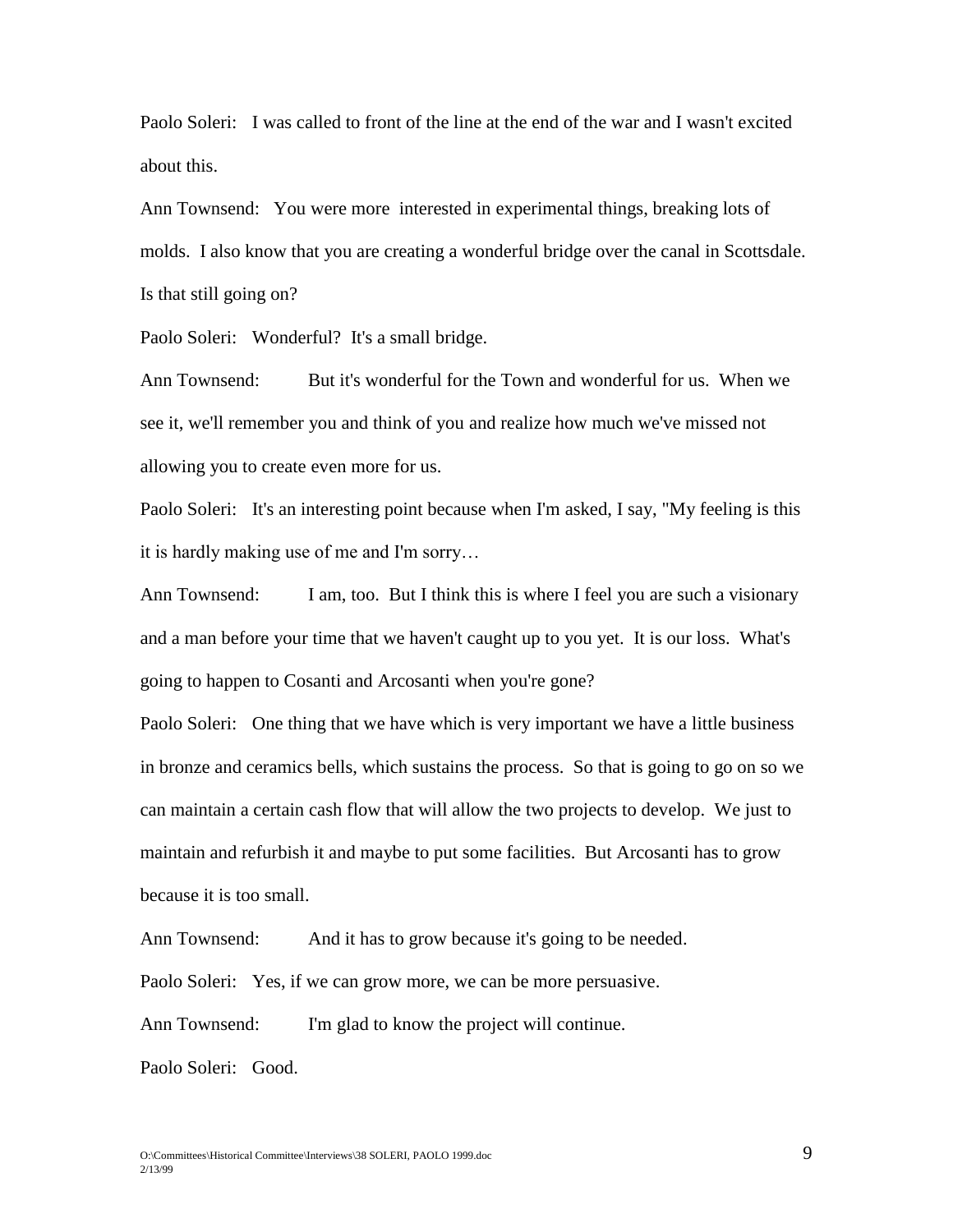Anne Andeen: I'm curious, when did you actually construct Cosanti here? When did you come into the Valley?

Paolo Soleri: We came in '54 or '55, with my wife and one daughter, we have two daughters. After about a year, I began to feel that I needed more space for what we were doing so I began to experiment. Every year, there was a new experiment built with young people and my family. All the buildings are experiences and experiments. Anne Andeen: How did you happen to acquire this particular piece of land? Paolo Soleri: We were in Santa Fe for one season and we found out that it was too cold for ceramics, the ceramics would freeze when we were working outdoors. So we came here because by looking around, we ended up finding these five acres for sale. The studio took a start in the Valley, in my house, a very old 70 or 80 years old. Having the five acres, being no rules and regulations then, I started experimenting. Each year, I felt we need some space for something, so we built around that need.

Anne Andeen: When you build, do you excavate first? Paolo Soleri: No, the little house was the first experiment. The roof, it's buried so that it was below grade. The desert is very flat, so I shaped the desert by hand, then we cast the roof, then we excavated under the roof to make this space, then we put walls in and divided it. So you do the roof and then the foundation. The building is probably about 50 years. Most of buildings here were built in the '60s. Then in the '70s we started Arcosanti.

Anne Andeen: I know you had a fire.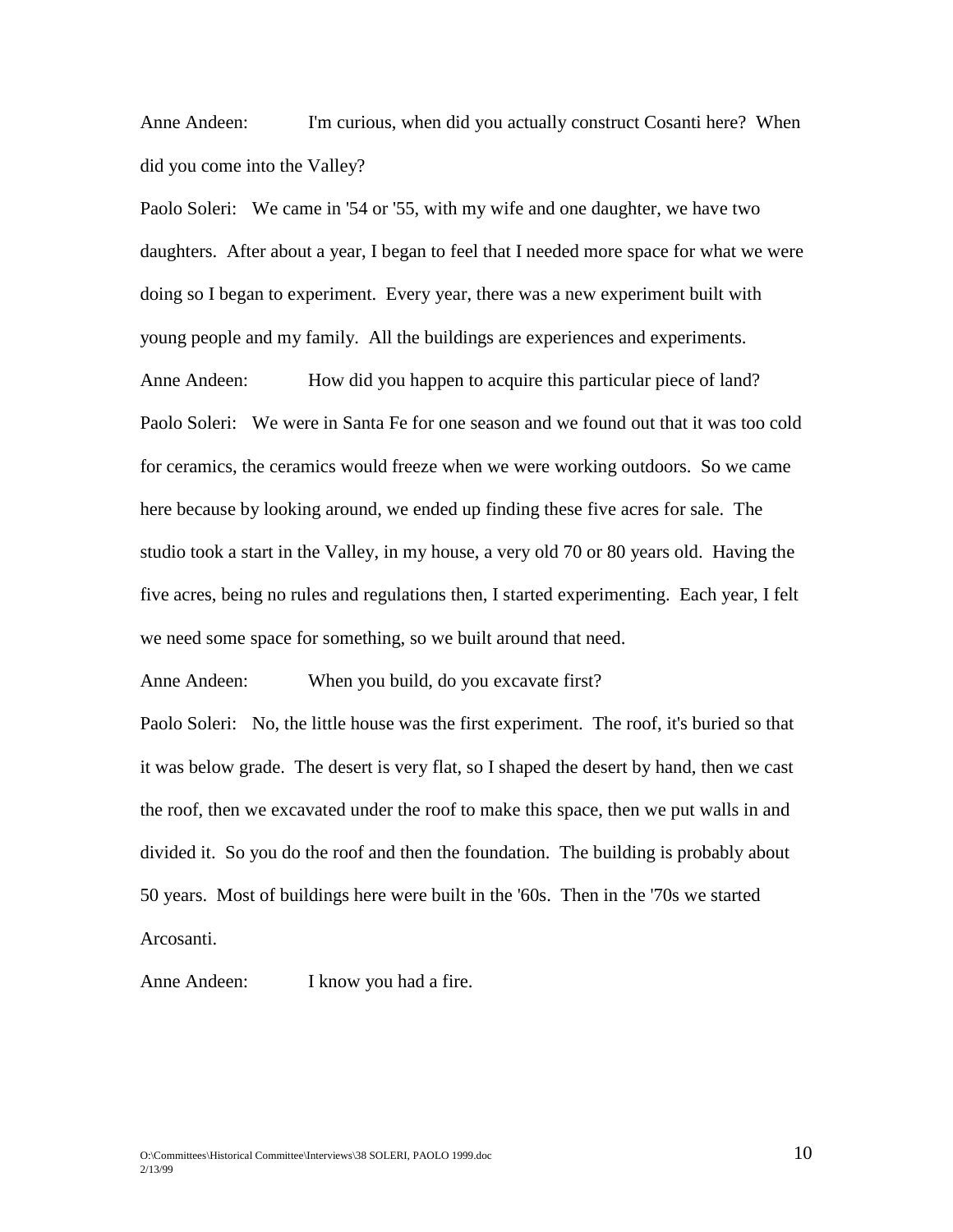Paolo Soleri: We had a little shack around the pump house and that burned down one night. I was doing ceramics there. Then there was a fire three years ago in the gallery. It was mostly smoke, but it destroyed everything inside.

Anne Andeen: It looks like you have recouped.

Paolo Soleri: We had to refurbish it. After the fire, we had a heavy rain and it saturated the ground. The ground became very mushy. The ground was the foundation so the whole building was beginning to sink. We had to redo the support and a few other things.

Ann Townsend: I understand we have the privilege to talk to you for just a short time because you have a very busy day. We really appreciate you sharing some of your very busy time with us. Is there anything that you would to say in conclusion, a message to humankind, or Paradise Valley in particular? You're very welcome. Paolo Soleri: Number one, let's be less litigious and try to understand that we need each other. Number two, we have to remind ourselves that we are fooling ourselves if we think that we are preserving the desert the way we are going on. We are not preserving the desert, we are not preserving us, we are really destroying ourselves. In order to

There isn't.

Ann Townsend: We have to pray for a miracle then.

Paolo Soleri: Well, it's now at an age to do miracles. We have to make up our mind. We may have more knowledge, more education, it's fundamental really. We are now entering into a glut of information, in cyber space and so on, which every answer is very

change that trend, we have to change our minds. There are no short cuts or quick fixes.